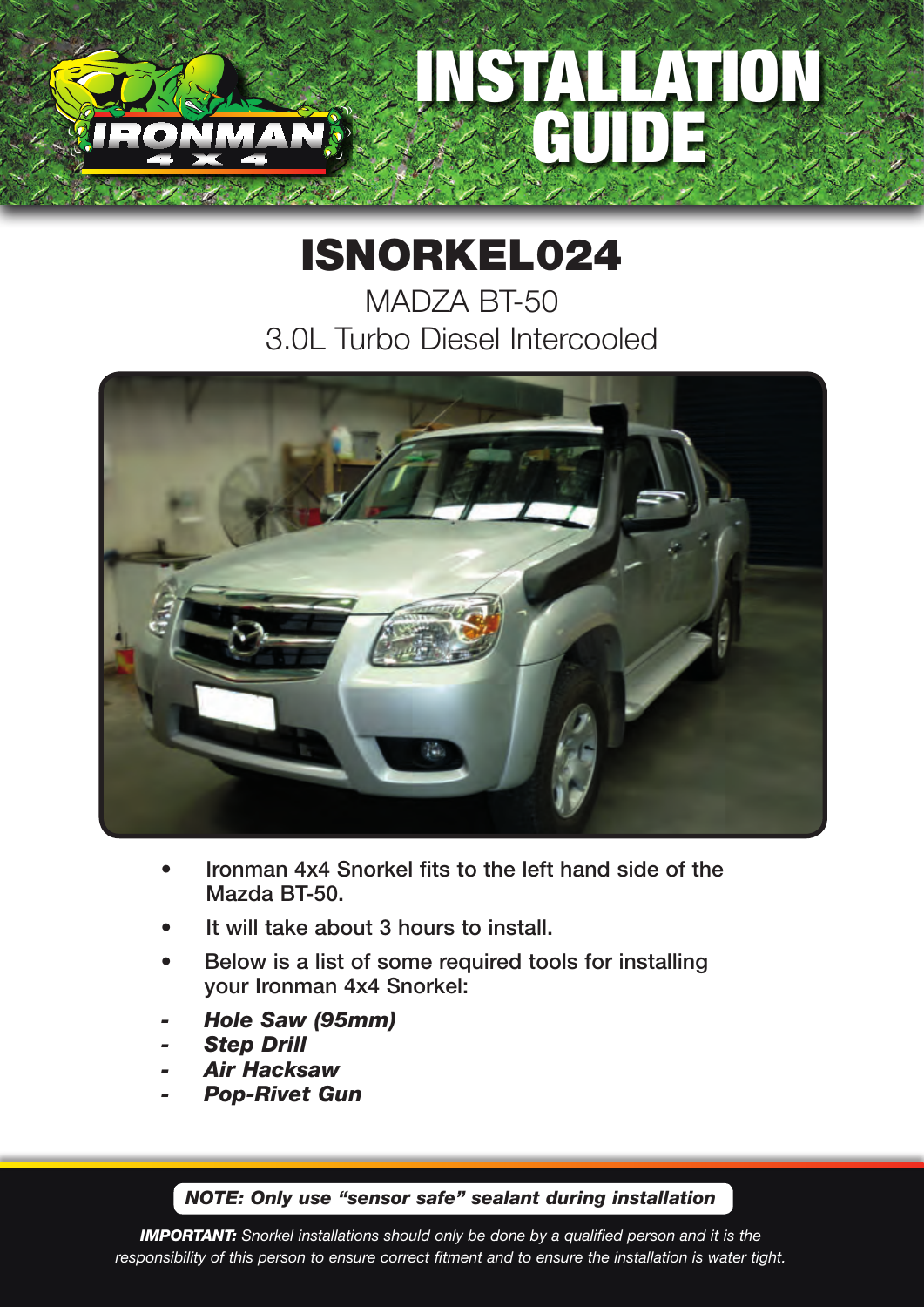- 1. Before installation check snorkel application is compatible with your vehicle.
- 2. Remove left hand front mudguard liner and air cleaner assembly.

- 3. Apply masking tape to left hand front mudguard.
- 4 Tape template to mudguard making sure it is lined up with top of mudguard (bonnet opening) and rear of mudguard (door opening).
- 5. Using a felt tipped pen, mark all holes through template onto mudguard. Remove template.
- 6. Drill mounting holes to 16mm and using a 95mm hole saw, cut the remaining hole for air entry hose.







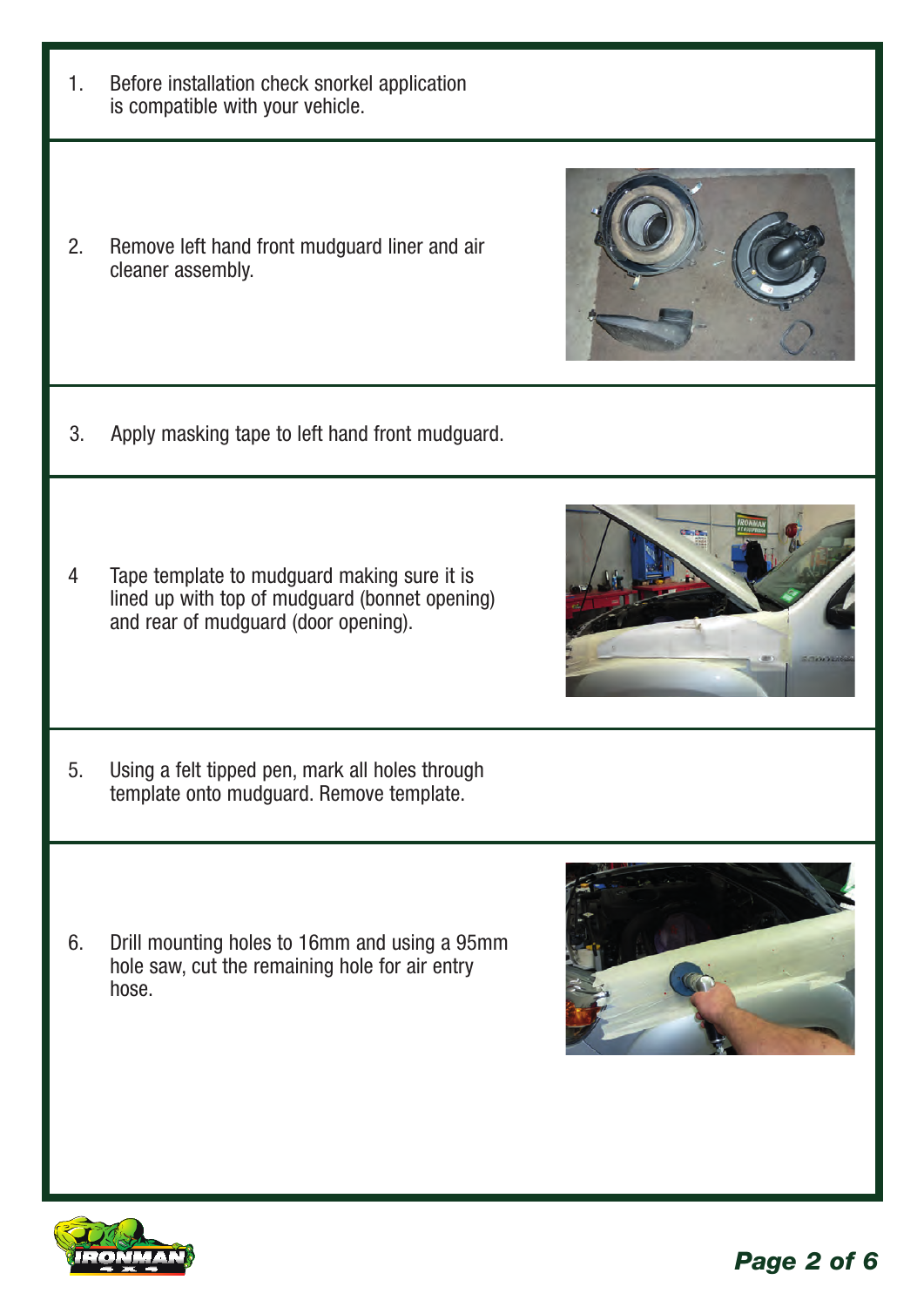- 7. De-burr and rust-proof all holes (this applies to all holes drilled after this step).
- 8. Open left hand front door and carefully remove front section of door rubber and plastic trim from windscreen pillar.
- 9. Using thread lock, screw all mounting studs into snorkel body and attach pillar mounting bracket loosely to snorkel using M6 Bolts provied.
- 10. Apply masking tape to left hand front windscreen pillar. Hold snorkel body in position on front mudguard and mark location of mounting holes through pillar bracket onto pillar (edge of mounting bracket should be in line with the crease on pillar).
- 11. Remove snorkel body and remove pillar bracket from snorkel.
- 12. Drill holes for pillar bracket to 5mm and attach pillar bracket with pop rivets provided.
- 







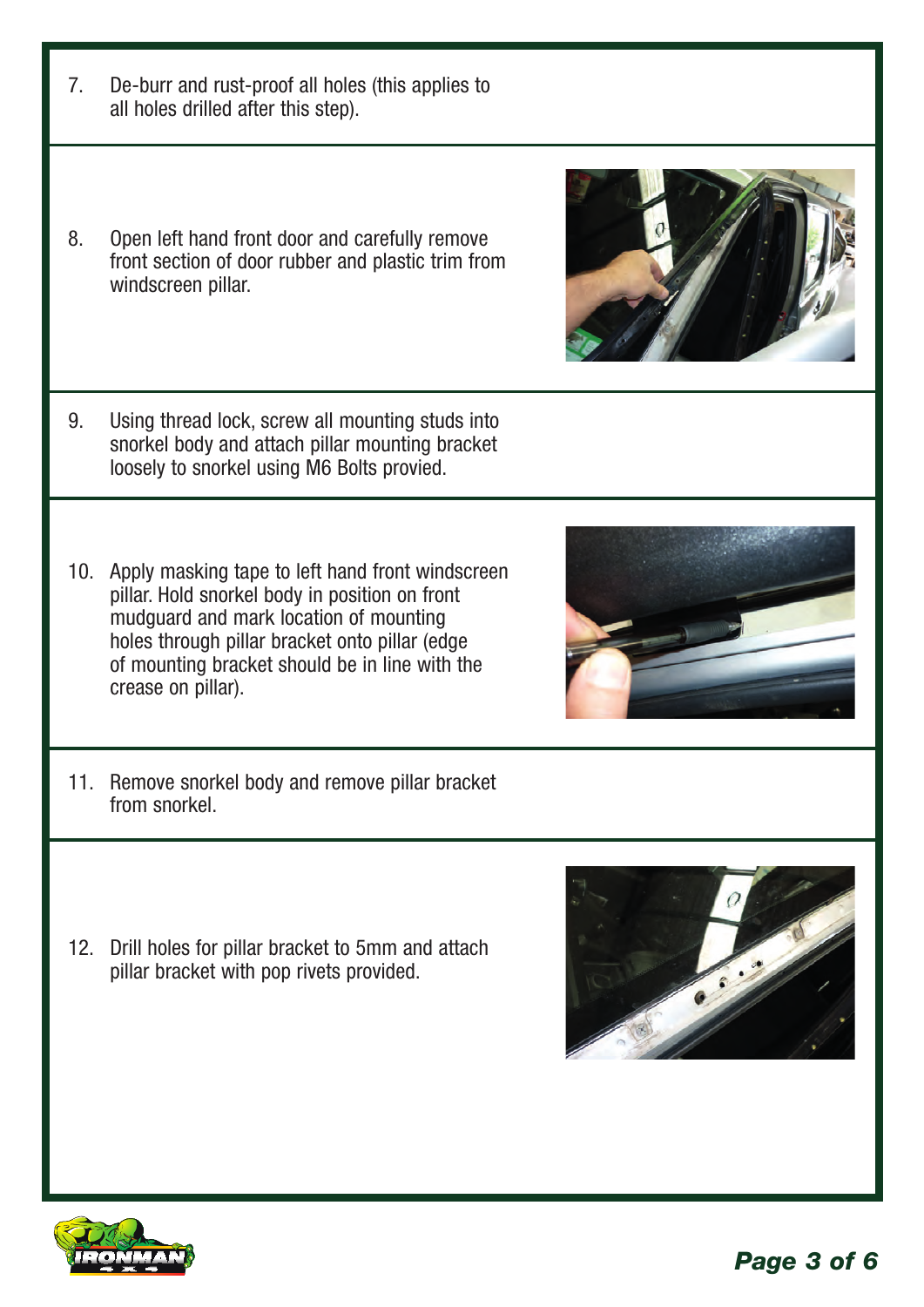13. Apply masking tape to plastic trim removed in Step 8. Hold trim in position on pillar, mark location of pillar bracket onto plastic trim and remove trim from pillar.

14. Rule two straight lines across trim using marks in previous step as a guide.

Rule a line 5mm from step in trim between lines marked previously.

15. Remove section of trim by drilling a series of 3.5mm holes and cutting between holes to create a slot.

16. Refit plastic trim to pillar allowing bracket to pass through slot created in previous step (enlarge slot to clear bracket if required). Refit door rubber.









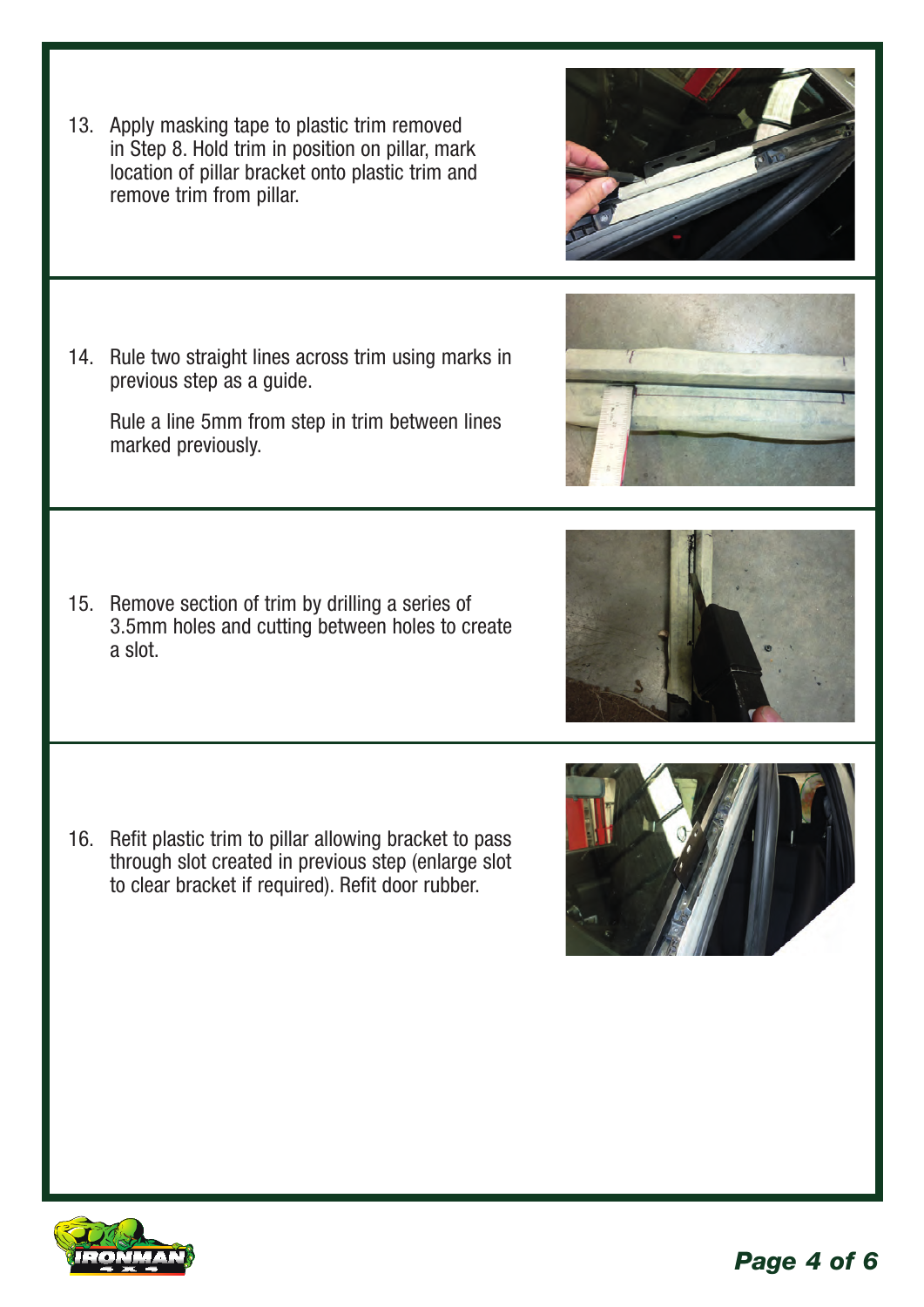*Page 5 of 6*

17. Remove intake duct from air cleaner housing.

18. Position air cleaner adaptor over air cleaner intake and drill two mounting holes to 5mm.

19. Seal adaptor to air cleaner intake using silicone sealant and secure in place using pop rivets provided.

- 20. Refit air cleaner assembly to vehicle.
- 21. From under mudguard, fit rubber joiner to air cleaner adaptor and secure in place with hose clamp.
-